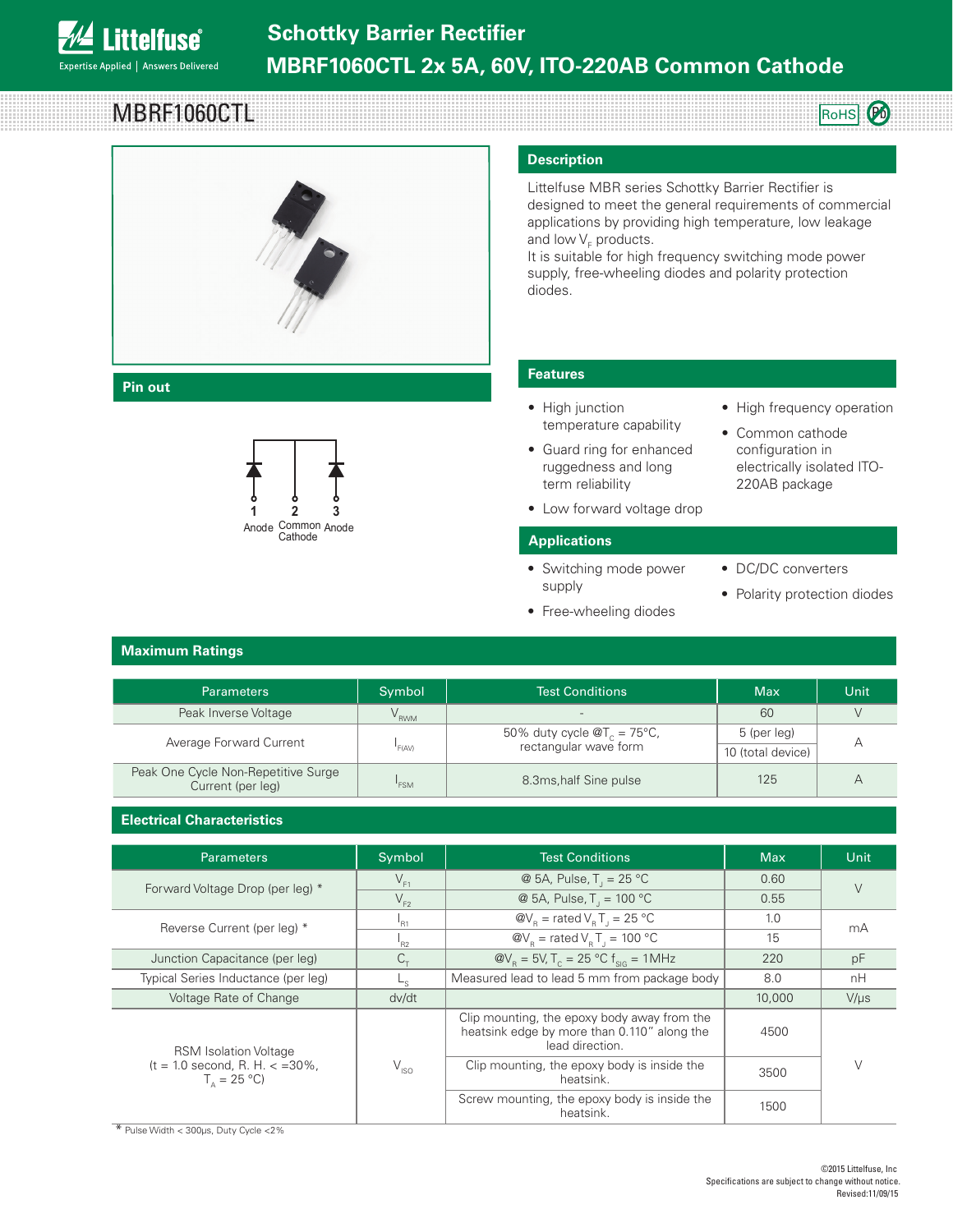| <b>Thermal-Mechanical Specifications</b> |  |
|------------------------------------------|--|
|                                          |  |

| <b>Parameters</b>                                        | Symbol           | <b>Test Conditions</b> | <b>Max</b>      | Unit          |
|----------------------------------------------------------|------------------|------------------------|-----------------|---------------|
| Junction Temperature                                     |                  |                        | $-55$ to $+125$ | $^{\circ}C$   |
| Storage Temperature                                      | stg              |                        | $-55$ to $+125$ | $^{\circ}C$   |
| Maximum Thermal Resistance<br>Junction to Case (per leg) | $R_{thJC}$       | DC operation           | 3.5             | °C/W          |
| Maximum Thermal<br>Resistance Case to Heat Sink          | $R_{thJS}$       | DC operation           | 60              | $\degree$ CMV |
| Approximate Weight                                       | wt               |                        | $\Omega$        | g             |
| Case Style                                               | <b>ITO-220AB</b> |                        |                 |               |

# **Figure 1: Typical Forward Characteristics**



**Figure 3: Typical Junction Capacitance**



# **Figure 2: Typical Reverse Characteristics**